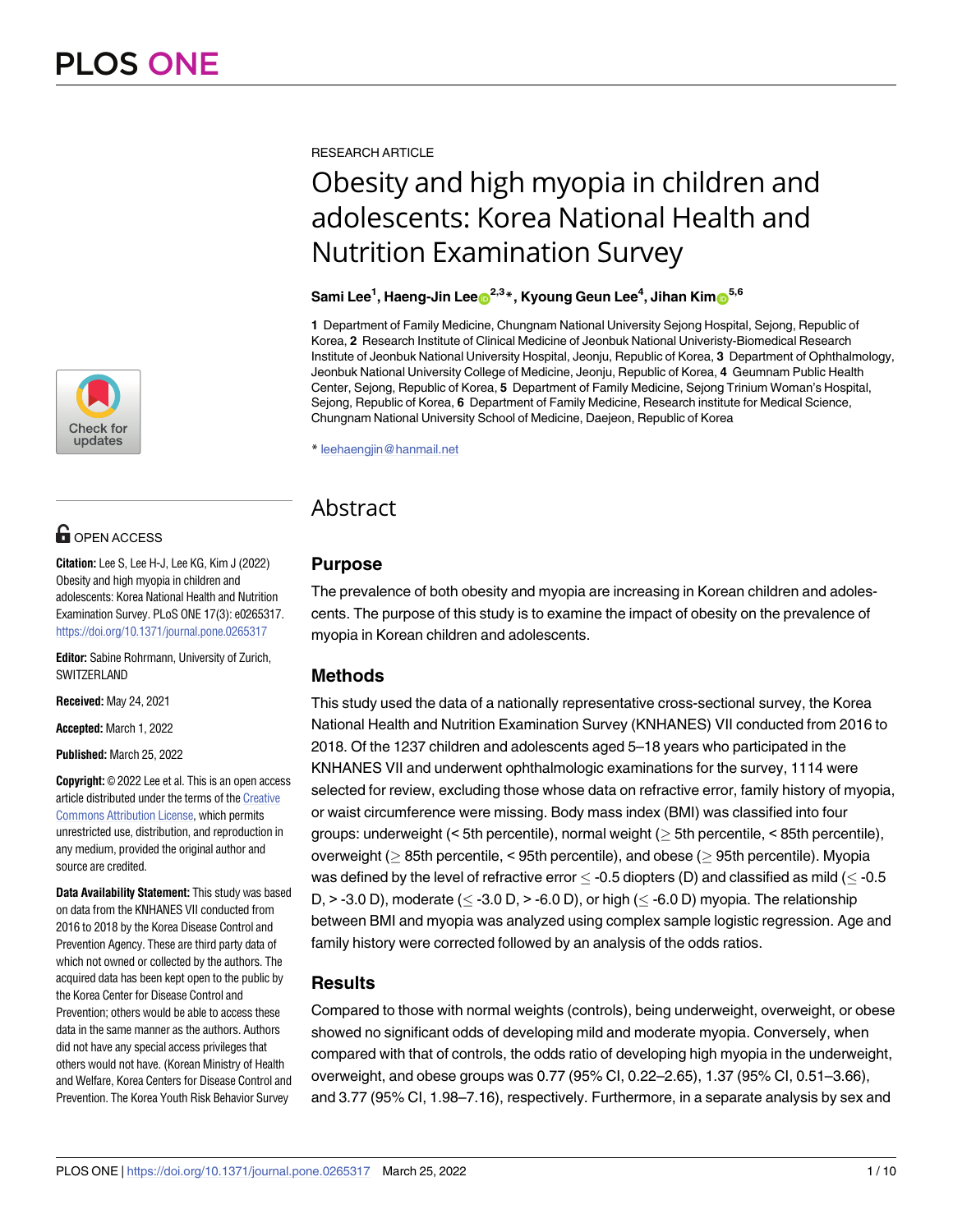<span id="page-1-0"></span>2006-2019. Available from: [https://www.nypi.re.kr/](https://www.nypi.re.kr/archive/board?menuId=MENU00297&siteId=null) [archive/board?menuId=MENU00297&siteId=null](https://www.nypi.re.kr/archive/board?menuId=MENU00297&siteId=null) [Accessed: 8 November 2021]).

**Funding:** This work is supported by the National Research Foundation of Korea (NRF) grant funded by the Korea government (MSIT) (No. 2021R1G1A1009844). The funding organization had no role in the design or conduct of this research.

**Competing interests:** The authors have declared that no competing interests exist.

BMI, the odds ratio of developing high myopia was 2.84 (95% CI, 1.10–7.35) in boys with obesity and 4.23 (95% CI,1.19–15.09) and 5.04 (95% CI,1.77–14.34) in overweight and obese girls, respectively.

## **Conclusions**

An association exists between obesity in childhood and adolescence and high myopia. Being overweight in girls was also found to be associated with high myopia. Thus, efforts to maintain a healthy weight during childhood and adolescence are of great importance.

# **Introduction**

Childhood and adolescent obesity have been on the rise in recent years due to reduced energy output from convenient living environments, low levels of physical activity, and increased caloric intake [\[1\]](#page-8-0). Globally, it was estimated that over 39 million children under 5 years of age were overweight or obese in 2020 and over 340 million children and adolescents aged 5–19 years were overweight or obese in 2016 [[2](#page-8-0)]. In Korea, the prevalence of obesity among adolescents was 5.9% in 2006 but increased to 11.1% in 2019 [[3\]](#page-8-0).

One of the most important developments during childhood and adolescence is the vision. Vision development begins after birth and continues until the age of 13 years, with most children reaching the full development between 6 and 8 years of age. Onset of conditions such as refractive error or strabismus may occur during vision development, which, without proper treatment, can lead to amblyopia in adulthood. Myopia, a type of refractive error, is especially important because of its high prevalence and increased risk of other eye diseases such as macular degeneration and retinal detachment  $[4, 5]$  $[4, 5]$  $[4, 5]$  $[4, 5]$ . Myopia is a condition in which the cornea or lens is too curved or the eyeball has become too long; hence, the images focus in front of the retina [\[6\]](#page-8-0). Approximately 34% of the global population had myopia in 2020 [\[7](#page-8-0)]. The prevalence of myopia is slightly higher among Koreans (approximately 54%), across all age groups, with a particularly higher prevalence of 78.8% among children and adolescents aged 12 to 18 years [\[8,](#page-8-0) [9](#page-8-0)].

Myopia is a multifactorial disease, although the contributing genetic and environmental risk factors have been studied [[7\]](#page-8-0), the association between obesity and myopia is not well understood. In particular, it is unclear whether childhood or adolescent obesity contributes to the onset of myopia in children and adolescents. Recent studies have suggested that insulin resistance may contribute to the ocular axial length, which in turn results in myopia [[10](#page-9-0), [11](#page-9-0)]. In addition, insulin resistance promotes the secretion of Insulin-like growth factor 1 (IGF-1), which also results in axial elongation. Obesity is associated with a higher risk of developing insulin resistance, resulting in an increase in both insulin and IGF levels in the blood. As such, this study aimed to examine the effect of childhood and adolescent obesity on myopia based on the Korea National Health and Nutrition Examination Survey (KNHANES) data.

### **Materials and methods**

#### **Data extraction and research ethics**

This study was based on data from the KNHANES VII conducted from 2016 to 2018 by the Korea Disease Control and Prevention Agency. The KNHANES, a nationwide, populationbased, and health examination and survey on the health status and behavior, including the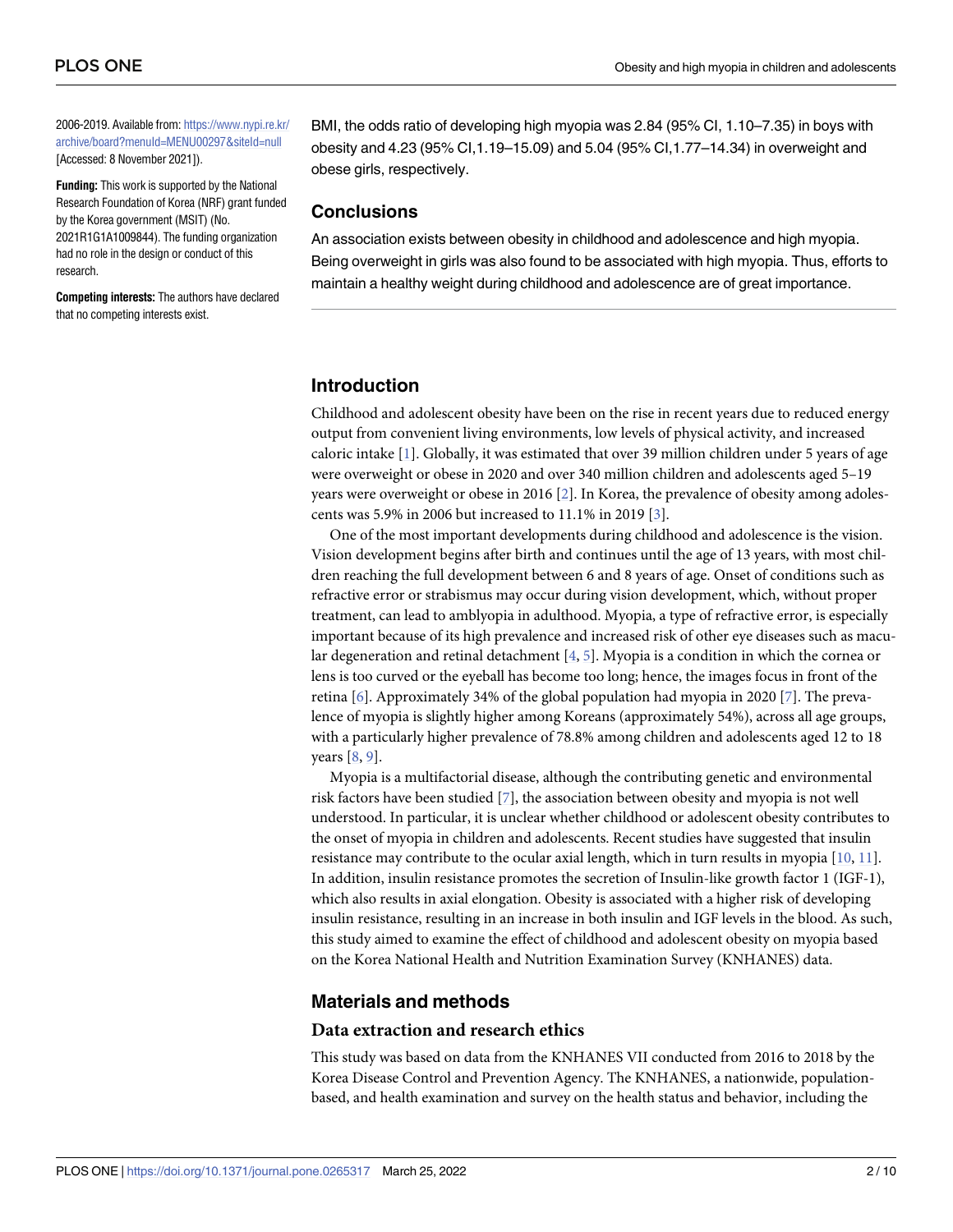<span id="page-2-0"></span>prevalence of chronic diseases, food intake, and nutritional status of Koreans, is conducted in accordance with Article 16 of the National Health Promotion Act. These are third party data of which not owned or collected by the authors. The acquired data has been kept open to the public by the Korea Center for Disease Control and Prevention; others would be able to access these data in the same manner as the authors. Authors did not have any special access privileges that others would not have. The KNHANES was approved by the Research Ethics Review Committee of the Korea Disease Control and Prevention Agency (Ethics Approval Code: 2018-01-03-P-A) [\[12\]](#page-9-0). The study protocol was approved for waiver of review by the Institutional Review Board of Jeonbuk National University Hospital in South Korea (No: 2020-06- 005) and followed the tenets of the Declaration of Helsinki.

#### **Study participants**

A total of 24269 individuals participated in KNHANES VII. Among the participants, there were 1237 children and adolescents aged 5–18 years who underwent ophthalmologic examination; of these, 1114 were included in the analysis. Those with missing data on refractive error, family history of myopia, and waist circumference were excluded (Fig 1).

#### **Body measurements and survey variables**

The degree of refractive error was measured by noncycloplegic refraction using an autorefractor (KR-8800, Topcon, Tokyo, Japan) in both eyes. Refractive error was analyzed using the mean of the spherical equivalent (SE) refractive error (spherical lens +  $\frac{1}{2}$  cylindrical lens) in both eyes.

Body mass index (BMI, in kg/m<sup>2</sup>) was calculated by dividing the body weight by height squared. Height(in cm) was measured using a stadiometer (Seca 225, Germany), while weight (in kg) was measured using a scale (GL-6000-20, G-tech, Korea). Height and weight were recorded to one decimal place. Waist circumference (in cm) was measured from the midpoint between the last lower rib and upper iliac ridge with the participant in a comfortable state with both arms down, upon exhalation, using a tape measure (Seca 200, Germany).

Based on the responses to parental history of myopia (coded as yes, no, unsure, not applicable [children aged under 5 or over 19], or no response); those classified as unsure, not applicable, or no response were excluded, leaving those classified as 'yes' or 'no'. Time spent on near



**Fig 1. Study population for the study.** Of total of 24269 individuals participated in KNHANES VII, 1114 were included in the analysis.

<https://doi.org/10.1371/journal.pone.0265317.g001>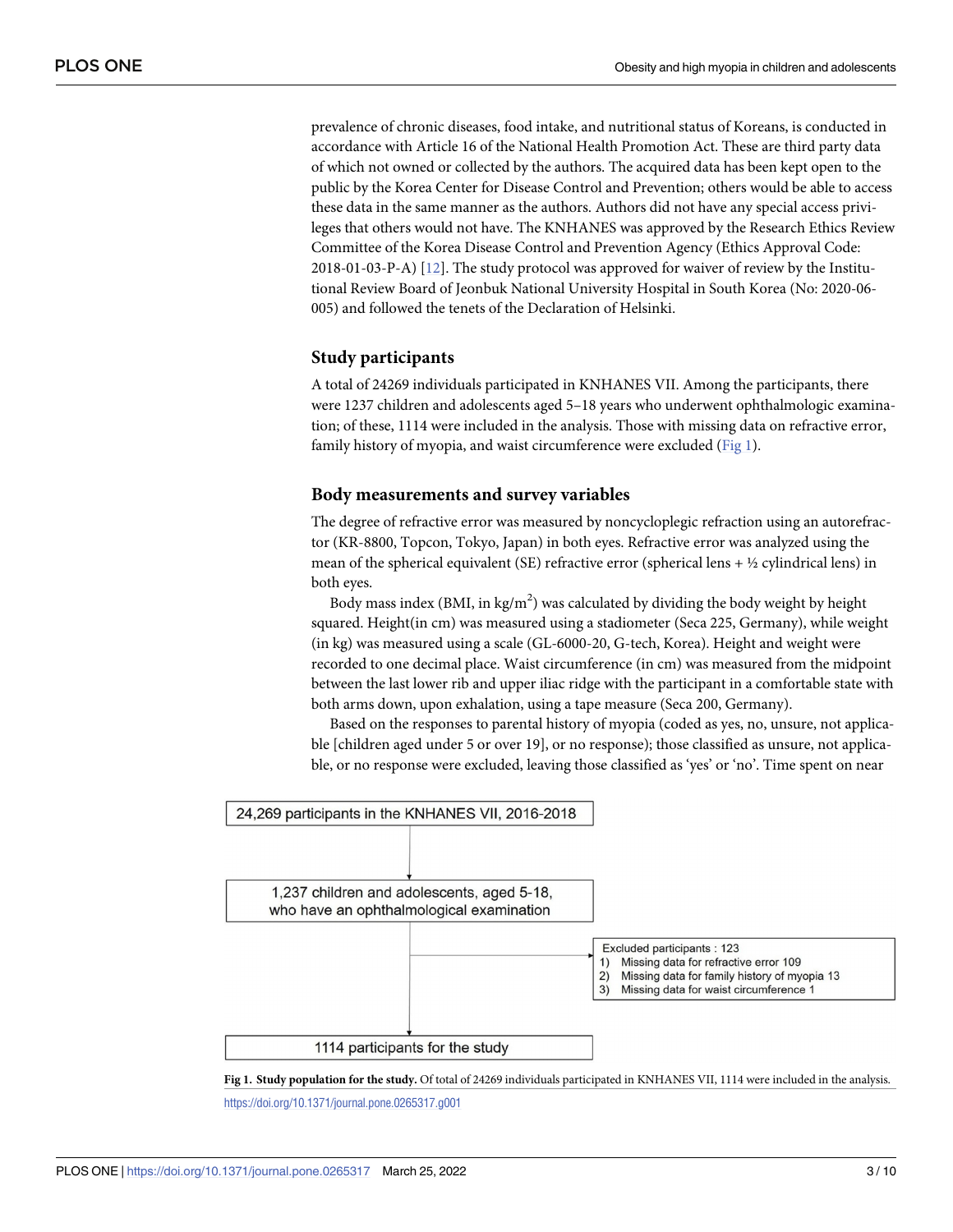<span id="page-3-0"></span>work activities (computer use and reading in the past year) was determined based on responses indicating the average daily time ( $\leq 1$  h, 1–2 h, 3 h,  $\geq 4$  hours) spent on near work activities. For household income, parental income was classified into quartiles (Q1, Q2, Q3, and Q4) in ascending order.

#### **Definition of obesity and refraction**

Childhood and adolescence obesity were defined according to clinical guidelines as follows: underweight ( $\lt$  5th percentile), normal weight ( $\geq$  5th percentile,  $\lt$  85th percentile), overweight ( $>$  85th percentile,  $<$  95th percentile), and obese ( $>$  95th percentile) [[13](#page-9-0)]. Myopia was defined by the degree of refraction *<* -0.5 diopters (D) [\[14\]](#page-9-0). More specifically, myopia was classified as mild ( $\leq$  -0.5 D,  $>$  -3.0 D), moderate ( $\leq$  -3.0 D,  $>$  -6.0 D), or high ( $\leq$  -6.0 D) myopia [[15](#page-9-0), [16](#page-9-0)].

#### **Statistical analysis**

In analyzing KNHANES data, a two-step stratified sampling method was applied using the survey district and household as primary and secondary sampling units, respectively. Coverage errors, unequal sampling fraction, and non-response errors of non-participants based on the difference in the number of households and the general population between the time of sampling and the survey time, were taken into consideration in the complex analyses, using the primary sampling unit (PSU), stratification (kstrata), and weight variables [[17](#page-9-0)].

BMI was classified into four groups (underweight, normal, overweight, and obese) and then analyzed comparatively for continuous variables such as mean age, height, weight, and waist circumference using a complex sample general linear model procedure. Categorical variables including sex, degree of refraction, family history of myopia, near-work activity, and household income, were analyzed using complex sample cross analysis (Rao-Scott chi-square test). The relationship between BMI and myopia was analyzed using complex sample logistic regression. During the analysis, age and family history were controlled for in the model. All analyses were performed using the IBM SPSS Statistics for Windows, version 22 (IBM Corp., Armonk, NY, USA), and statistical significance was defined as *P <* 0.05.

#### **Results**

#### **General characteristics of study participants**

Of 1114 participants included in this study, 115, 796, 81, and 122 were in the underweight, normal weight, overweight, and obese group, respectively. The average age in each of the groups was  $11.6 \pm 0.6$ ,  $11.9 \pm 0.2$ ,  $12.6 \pm 0.4$ , and  $12.9 \pm 0.4$  years for the underweight, normal weight, overweight, and obese group, respectively. Furthermore, although the proportion of girls was higher than that of boys in each group, there were no significant differences between the groups. Average height was significantly higher in the overweight and obese groups compared to the normal weight group, at  $155.4 \pm 2.2$  cm and  $157.3 \pm 1.6$  cm, respectively. The average weight of the underweight, normal weight, overweight, and obese group of  $33.5 \pm 1.5$  kg,  $43.1 \pm 0.8$  kg,  $58.2 \pm 2.0$  kg, and  $68.4 \pm 1.9$  kg, respectively, differed significantly. The average waist circumference of  $55.4 \pm 0.8$  cm,  $63.5 \pm 0.4$  cm,  $76.8 \pm 1.1$  cm, and  $84.7 \pm 1.1$  cm in the underweight, normal weight, overweight, and obese group, respectively, also differed significantly. Similarly, the average BMI of  $15.0 \pm 0.2$ ,  $18.5 \pm 0.1$ ,  $23.3 \pm 0.3$ , and  $26.9 \pm 0.3$  in the underweight, normal weight, overweight, and obese group, respectively, differed significantly.

Statistical differences between BMI and refractive error were observed in each group. For high myopia especially, the predictive value (%) in the underweight, normal weight,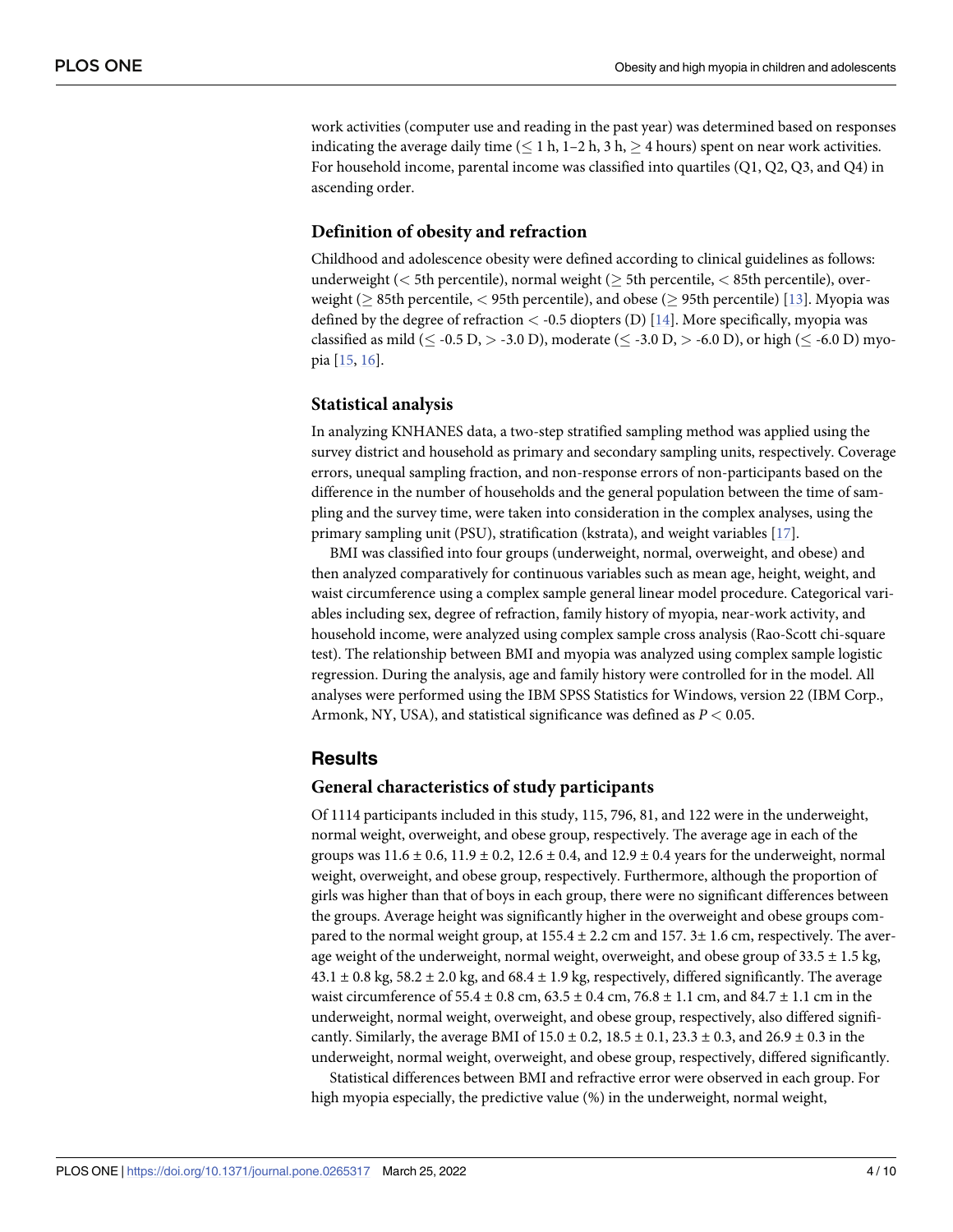|                          | Low<br>$<$ 5 percentile     | Normal<br>$>5$ <85 percentile | Overweight<br>$>5$ <95 percentile | Obesity<br>$>5$ percentile | P value |
|--------------------------|-----------------------------|-------------------------------|-----------------------------------|----------------------------|---------|
|                          |                             |                               |                                   |                            |         |
|                          | $(N = 115)$                 | $(N = 796)$                   | $(N = 81)$                        | $(N = 122)$                |         |
| Age (years)              | $11.6 \pm 0.6$              | $11.9 \pm 0.2$                | $12.6 \pm 0.4$                    | $12.9 \pm 0.4*$            |         |
| <b>Sex</b>               |                             |                               |                                   |                            | 0.351   |
| Men                      | 56.0 $(4.9)$                | 50.9(2.1)                     | 61.1(5.6)                         | 54.5(5.5)                  |         |
| Women                    | 44.0(4.9)                   | 49.1(2.1)                     | 38.9 (5.6)                        | 45.5(5.5)                  |         |
| Height (cm)              | $145.8 \pm 2.5$             | $149.2 \pm 1.0$               | $155.4{\pm}2.2^{\dagger}$         | $157.3 \pm 1.6^{\ddagger}$ |         |
| Weight (kg)              | $33.5 \pm 1.5^{\ddagger}$   | $43.1 \pm 0.8$                | $58.2 \pm 2.0^{\ddagger}$         | $68.4 \pm 1.9^*$           |         |
| W.C (cm)                 | $55.4{\pm}0.8^{\ddagger}$   | $63.5 \pm 0.4$                | $76.8 \pm 1.1^*$                  | $84.7 \pm 1.1^*$           |         |
| BMI $(kg/m2)$            | $15.0 \pm 0.2$ <sup>‡</sup> | $18.5 \pm 0.1$                | $23.3 \pm 0.3^{\ddagger}$         | $26.9 \pm 0.3^{\ddagger}$  |         |
| <b>Refractive errors</b> |                             |                               |                                   |                            | 0.004   |
| $> -0.5$ (D)             | 38.7(5.5)                   | 30.7(2.1)                     | 21.3(5.7)                         | 22.2(4.8)                  |         |
| $>$ -3.0, $<$ -0.5       | 38.5(5.3)                   | 39.8(1.9)                     | 40.4(7.5)                         | 32.1(4.4)                  |         |
| $>$ -6.0, $\leq$ -3.0    | 17.5(4.2)                   | 22.9(1.9)                     | 28.4(5.8)                         | 25.1(4.6)                  |         |
| $<$ -6.0                 | 5.3(3.0)                    | 6.6(1.1)                      | 9.9(3.9)                          | 20.6(4.4)                  |         |
| Parent myopia            |                             |                               |                                   |                            | 0.436   |
| Yes                      | 75.0(4.9)                   | 70.3(2.2)                     | 65.4(5.9)                         | 64.5(5.9)                  |         |
| No                       | 25.0(4.9)                   | 29.7(2.2)                     | 34.6 (5.9)                        | 35.5(5.9)                  |         |
| Near work                |                             |                               |                                   |                            | 0.020   |
| $\leq$ 1 (hour/day)      | 16.3(3.6)                   | 11.1(1.4)                     | 7.6(2.3)                          | 3.1(1.7)                   |         |
| $1 - 2$                  | 33.4(5.0)                   | 32.2(2.0)                     | 27.5(4.9)                         | 22.3(4.3)                  |         |
| 3 <sup>1</sup>           | 21.1(4.8)                   | 19.8(1.6)                     | 24.6(5.0)                         | 28.6(5.1)                  |         |
| $\geq$ 4                 | 29.3(5.4)                   | 36.9(1.9)                     | 37.1(6.4)                         | 46.4(5.7)                  |         |
| Income                   |                             |                               |                                   |                            | 0.059   |
| Q1                       | 7.3(2.7)                    | 8.5(1.3)                      | 13.9(4.3)                         | 18.8(5.0)                  |         |
| Q2                       | 18.4(4.0)                   | 25.9(2.7)                     | 22.1(6.0)                         | 26.9(5.8)                  |         |
| Q <sub>3</sub>           | 37.3(6.4)                   | 32.1(2.7)                     | 22.0(4.9)                         | 29.8(5.1)                  |         |
| Q <sub>4</sub>           | 37.0(6.6)                   | 33.5(3.6)                     | 42.0(7.4)                         | 24.5(5.1)                  |         |

**Table 1. Characteristics of the subjects according to BMI percentile.**

All analyses used integrated weight values.

Values are presented as estimated % (SD) or mean ±SD.

�, † and ‡ are presented p*<*0.05, p*<*0.01 and p*<*0.001 compared to normal BMI group by complex samples general linear model.

Group variables are analyzed by Rao-Scott chi-square test.

<https://doi.org/10.1371/journal.pone.0265317.t001>

overweight, and obese group was 5.3 (3.0)%, 6.6 (1.1)%, 9.9 (3.9)%, and 20.6 (4.4)%, respectively. Differences in the predictive value for each group, by BMI, in levels of near-work activities were also statistically significant. On the other hand, no differences were observed between groups according to BMI, family history, or household income (Table 1).

## **Proportion of mild, moderate, and high myopia by BMI groups**

The comparison by the presence or absence of mild, moderate, or high myopia according to BMI groups revealed that an estimated 61.3% (±5.5%); 69.3 (±2.1%); 78.7 (±5.7%); and 77.8% (±4.8%) in the underweight, normal weight, overweight, and obese group had myopia, respectively; but with no significant differences between groups (*P* = 0.079). On the other hand, significant differences were observed between groups in the severity of myopia, in particular high myopia. The estimated proportion of those with high myopia in the underweight, normal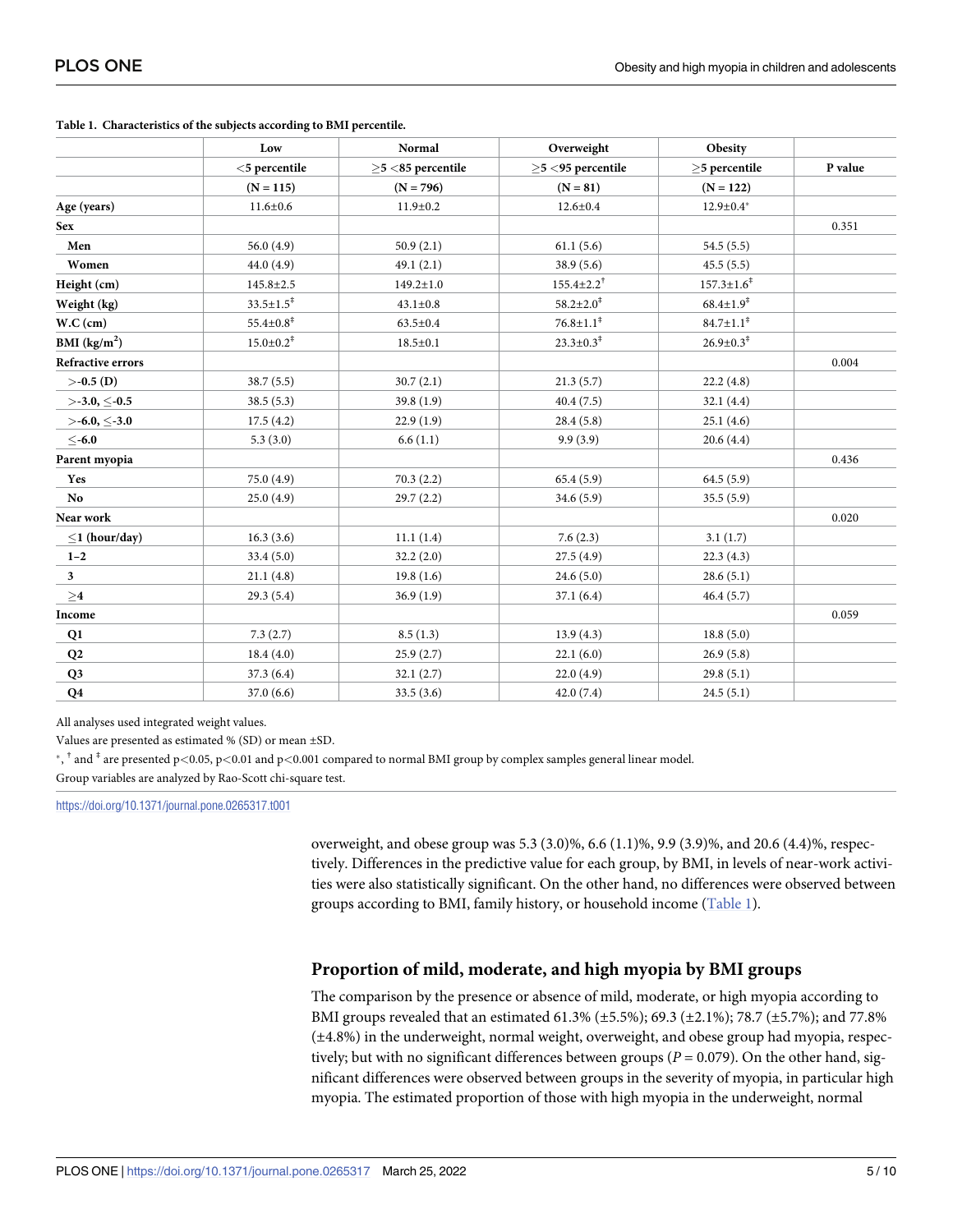

Fig 2. Estimated proportion of mild, moderate and high myopia according to BMI percentile using Rao-Scott chi**square test.** The estimated proportion of those with high myopia in the underweight, normal weight, overweight, and obese groups were 5.3%; 6.6%; 9.9%; and 20.6%, respectively (*P <* 0.001).

<https://doi.org/10.1371/journal.pone.0265317.g002>

weight, overweight, and obese groups were 5.3% ( $\pm 3.0$ %); 6.6% ( $\pm 1.1$ %); 9.9% ( $\pm 3.9$ %); and 20.6% (±4.4%), respectively (*P <* 0.001) (Fig 2).

#### **Risk analysis of myopia by BMI using complex samples logistic regression**

Risk analysis for the severity of myopia by BMI was conducted, controlling for age, parental history, height and near work. The odds ratios for mild myopia in the underweight, overweight, and obese groups compared to the normal weight group were 0.77 (95% confidence interval [CI], 0.39–1.52); 1.25 (0.56–2.82); and 0.88 (0.49–1.58), respectively. The odds ratios for moderate myopia in the underweight, overweight, and obese groups compared with that in the normal weight group was 0.72 (0.38–1.37); 1.22 (0.57–2.59); and 0.82 (0.46–1.49), respectively. For high myopia, the odds ratios for the underweight, overweight, and obese groups compared with that in the normal weight group was 0.77 (0.22–2.65); 1.37 (0.51–3.66); and 3.77 (1.98–7.16), respectively (Table 2).

#### Table 2. Odds ratio for mild, moderate and high myopia according to BMI percentile in multivariable logistic regression analysis.

|                                     | Mild myopia         | Moderate myopia     | High myopia         |
|-------------------------------------|---------------------|---------------------|---------------------|
|                                     | OR (95% CI)         | <b>OR (95% CI)</b>  | <b>OR (95% CI)</b>  |
| Low $(5$ percentile)                | $0.77(0.39-1.52)$   | $0.72(0.38 - 1.37)$ | $0.77(0.22 - 2.65)$ |
| Normal $($ >5, $<$ 85 percentile)   | Reference           | Reference           | Reference           |
| Overweight $($ >85, <95 percentile) | $1.25(0.56 - 2.82)$ | $1.22(0.57-2.59)$   | $1.37(0.51 - 3.66)$ |
| Obesity $($ >95 percentile)         | $0.88(0.49-1.58)$   | $0.82(0.46 - 1.49)$ | $3.77(1.98 - 7.16)$ |
| (Adjusting factor)                  |                     |                     |                     |
| Parent myopia                       | $1.61(1.12-2.31)$   | $1.67(1.09-2.56)$   | $2.99(1.47-6.09)$   |
| Age                                 | $1.05(0.93 - 1.18)$ | $1.13(1.03-1.24)$   | $1.15(1.01-1.31)$   |
| Height                              | $1.05(1.03-1.08)$   | $1.02(1.00-1.04)$   | $1.05(1.02 - 1.07)$ |
| Near work*                          | $1.10(0.68 - 1.79)$ | $2.92(1.24 - 6.86)$ | $0.75(0.19-3.02)$   |

All analyses used integrated weight values.

� presented *>*1 hour/day.

<https://doi.org/10.1371/journal.pone.0265317.t002>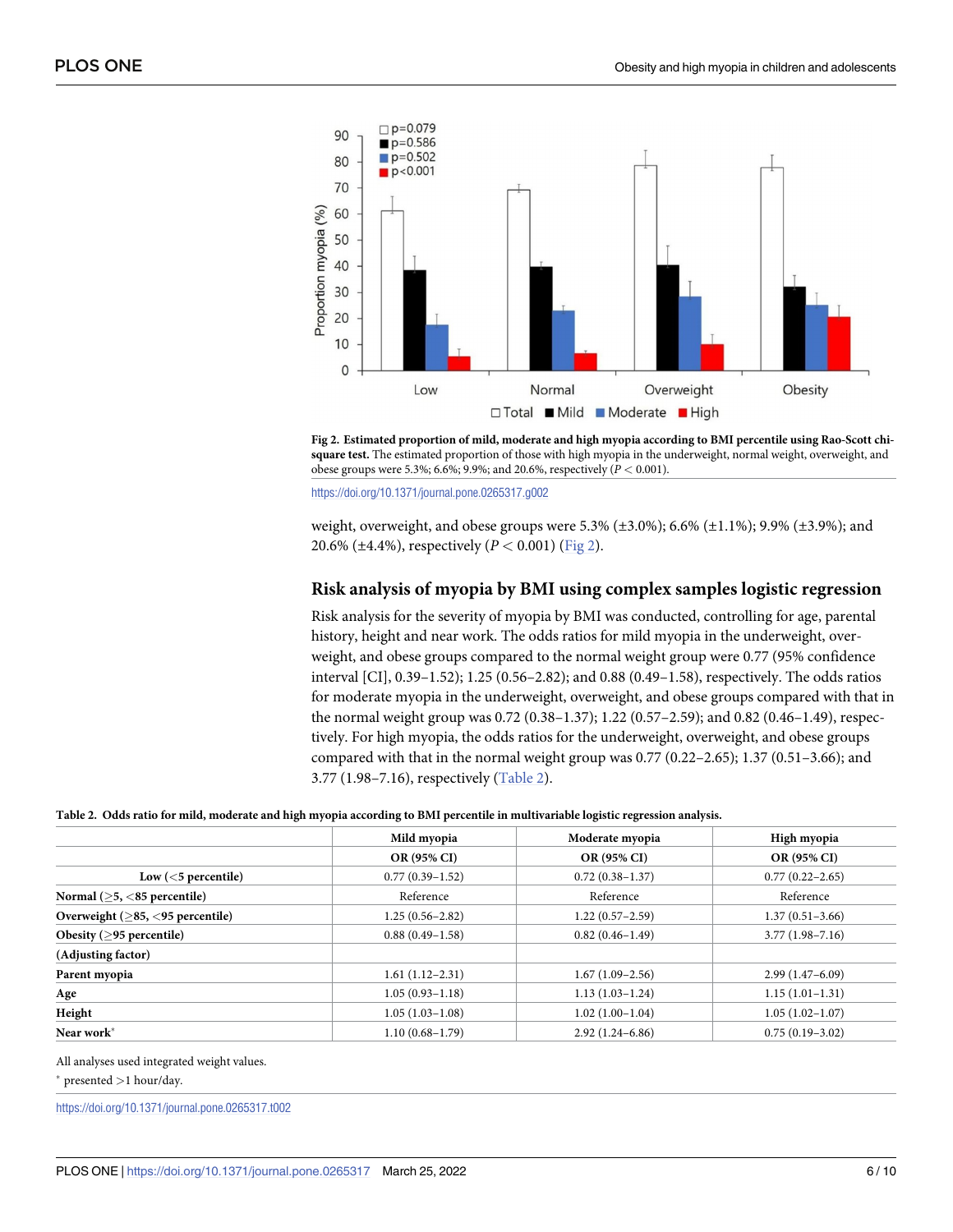|                                     |                     | High myopia<br>OR (95% CI) |  |  |
|-------------------------------------|---------------------|----------------------------|--|--|
|                                     |                     |                            |  |  |
|                                     | Male                | Female                     |  |  |
| Low $(5 percentile)$                | $0.28(0.05-1.46)$   | $1.43(0.33 - 6.23)$        |  |  |
| Normal $($ >5, $<$ 85 percentile)   | Reference           | Reference                  |  |  |
| Overweight $($ >85, <95 percentile) | $0.40(0.06 - 2.74)$ | $4.23(1.19-15.09)$         |  |  |
| Obesity $($ >95 percentile)         | $2.84(1.10-7.35)$   | $5.04(1.77-14.34)$         |  |  |
| (Adjusting factor)                  |                     |                            |  |  |
| Parent myopia                       | $1.56(0.63 - 3.85)$ | $10.65(1.97-57.63)$        |  |  |
| Age                                 | $1.15(0.94 - 1.39)$ | $1.09(0.89 - 1.33)$        |  |  |
| Height                              | $1.07(1.03 - 1.11)$ | $1.06(1.01-1.10)$          |  |  |
| Near work*                          | $0.76(0.08 - 7.31)$ | $0.61(0.12 - 3.02)$        |  |  |

<span id="page-6-0"></span>Table 3. Odds ratio of high myopia according to BMI percentile and sex in multivariable logistic regression **analysis.**

All analyses used integrated weight values.

� presented *>*1 hour/day.

<https://doi.org/10.1371/journal.pone.0265317.t003>

In a separate multifactorial regression analysis of high myopia based on BMI adjusted by sex, overweight boys had a 2.84-fold (95% CI, 1.10–7.35) higher odds of having high myopia, while overweight and obese girls had a 4.23-fold (95% CI, 1.19–15.09) and 5.04-fold (95% CI, 1.77–14.34) higher odds, respectively, of having high myopia (Table 3).

#### **Discussion**

This study examined whether childhood and adolescence obesity was associated with myopia, and results indicate an odds ratio 3.77 times higher than those with normal weight in developing high myopia among obese children and adolescents; 2.84 and 5.04 times higher odds occurred in males and females, respectively. Furthermore, even in the overweight category, the females had an odds ratio of 4.23 times higher than that of those with the normal weight.

According to previous research, obesity in schoolchildren increased the risk of myopia 2.7 times [\[18\]](#page-9-0). Moreover, a Dutch study on children aged 6 years demonstrated an association between myopia and high BMI [\[19\]](#page-9-0). However, the classification of myopia used in the previous study is different from the classification of myopia in our study. These studies defined myopia only as *<*-0.5 D refractive error; analyzing the mild, moderate, and high myopia groups inclusively. In our study, myopia was more specifically classified as mild, moderate, and high myopia. Since there was no separate analysis by degree of refractive error, it is difficult to compare their findings directly with the findings of this study.

A study conducted in a Korean population reported that the risk of developing high or moderate myopia is 1.03 times greater in individuals with a higher BMI [[20](#page-9-0)]. A study by Kim et al. [\[21\]](#page-9-0) aimed to identify an association between refraction errors and potential risk factors for myopia; one such risk factor was BMI. Although they showed that a higher BMI may be associated with high myopia, the BMI was not based on the criteria for diagnosing obesity in children and adolescents and was used as a continuous variable in the analysis of the associated risk factors. In our study, children and adolescents were organized according to accurate obesity diagnostic criteria to determine the influence of obesity on myopia in each BMI group; obesity was classified based on BMI, and the relationship with myopia was investigated. In the case of children and adolescents, it is necessary to conduct a comparative analysis of myopia with the BMI group because BMI, the diagnostic criteria for obesity, varies according to sex or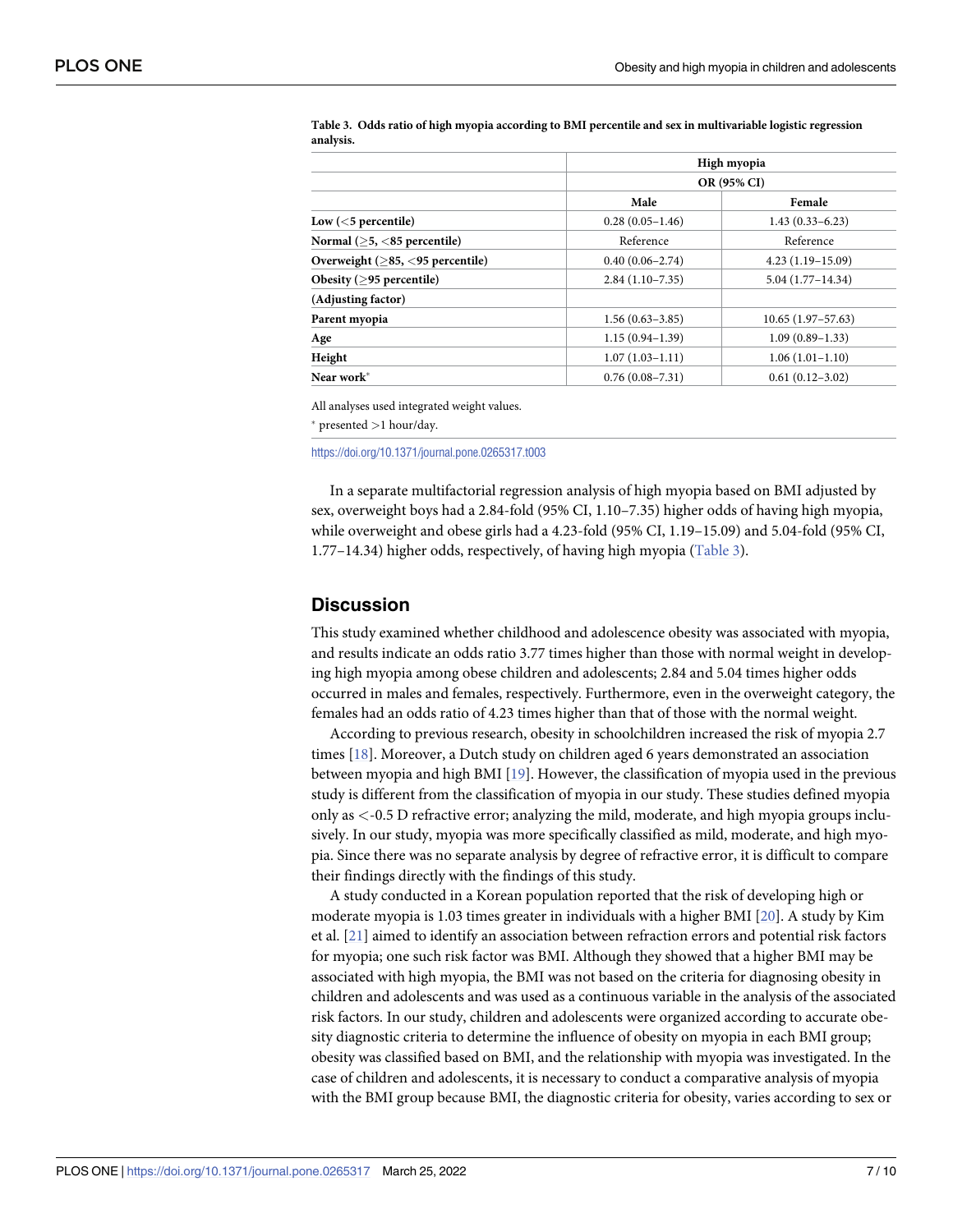<span id="page-7-0"></span>age. Therefore, the relationship between obesity and myopia in our study was analyzed in detail using a more accurate definition of obesity based on BMI by age and sex. The advantage of the current study design is its focus on obesity and the association between myopia and obesity.

The exact causal relationship between obesity and myopia is not well known. Although obesity generally causes a variety of complications, one factor that may be associated with myopia is insulin resistance. Insulin resistance is one of the most common biochemical phenomena observed in obesity. Postprandial or fasting hyperglycemia caused by delayed initial insulin secretion is characteristic of insulin resistance and has been reported to occur in 15% to 20% of obese children [[22](#page-9-0)]. According to a study conducted in those without diabetes, insulin secretion is suppressed under hyperglycemic conditions, which contributes to the thickening of the lens and an anterior shift of the anterior pole; worsening the myopia [\[23\]](#page-9-0). Furthermore, an increase in blood insulin levels is known to promote the secretion of Insulin-like growth factor 1 (IGF-1), which promotes cell growth and differentiation, leading to the axial elongation characteristic of myopia in the eye  $[10]$  $[10]$  $[10]$ . Although an accurate comparison and analysis are difficult, since this study did not examine the relationship between insulin resistance and myopia, it is likely that insulin resistance is the most relevant for predicting the causal relationship between obesity and myopia.

Myopia is a multifactorial disease that involves both genetic and environmental factors. Although not many studies have identified the causal relationship, the most recognized environmental factors thus far have been, near-work and outdoor activities [\[24,](#page-9-0) [25\]](#page-9-0). The correlation between near-work and BMI [[26](#page-9-0)] is supported in this present study where differences in the duration spent performing near-work activities were observed between BMI groups. Considering the complex etiology of myopia, not only genetic and environmental factors but also body stature may associate with myopia. According to findings from previous study, tall girls have longer axial lengths, longer vitreous chambers, thinner lenses, and flatter corneas than boys. Moreover, boys are characteristically more hyperopic at higher body weights [\[27\]](#page-9-0). Gunes et al. [\[28\]](#page-9-0) reported that retrobulbar fat is limited by the orbital space, preventing expansion, unlike other fat tissue deposits in the body. Therefore, obese individuals tend to have more hyperopic vision and shorter vitreous chambers. However, there is no evidence of an association between connective tissue disease and the development of high myopia.

Another study, which included data from a survey of young adult Korean men who underwent physical examinations performed by the Korean Military Manpower Administration from 2009 to 2013, reported that taller and leaner men were more likely to have high myopia [\[29\]](#page-9-0). There are a few key differences between our study and the study design in Lee et al. [\[29\]](#page-9-0) They only included men aged 18–35 years; most of whom were aged 19 years (approximately 97%). However, we included both male and female children under the age of 19 years. These differences might explain the contradictory results, highlighting the need for additional research to be performed on children, as their growth parameters (such as height and weight) change each year.

The strengths of this study include a well-constructed design, a large dataset, and the nationwide representativeness of the original survey. Nevertheless, there are a few limitations to generalizing the findings of this study. First, this was a cross-sectional study, making it difficult to accurately identify causality. Second, this study did not involve ophthalmic tests including factors characterizing myopia, other than the degree of refraction. In addition, the refractive error in KNHANES was measured without cycloplegia, which may have resulted in an overestimation of the prevalence of myopia. Cycloplegic refraction is the most accurate method for analyzing refractive errors in children, but it is difficult to perform in a large population. This is a common limitation in studies on refractive errors using the KNHANES and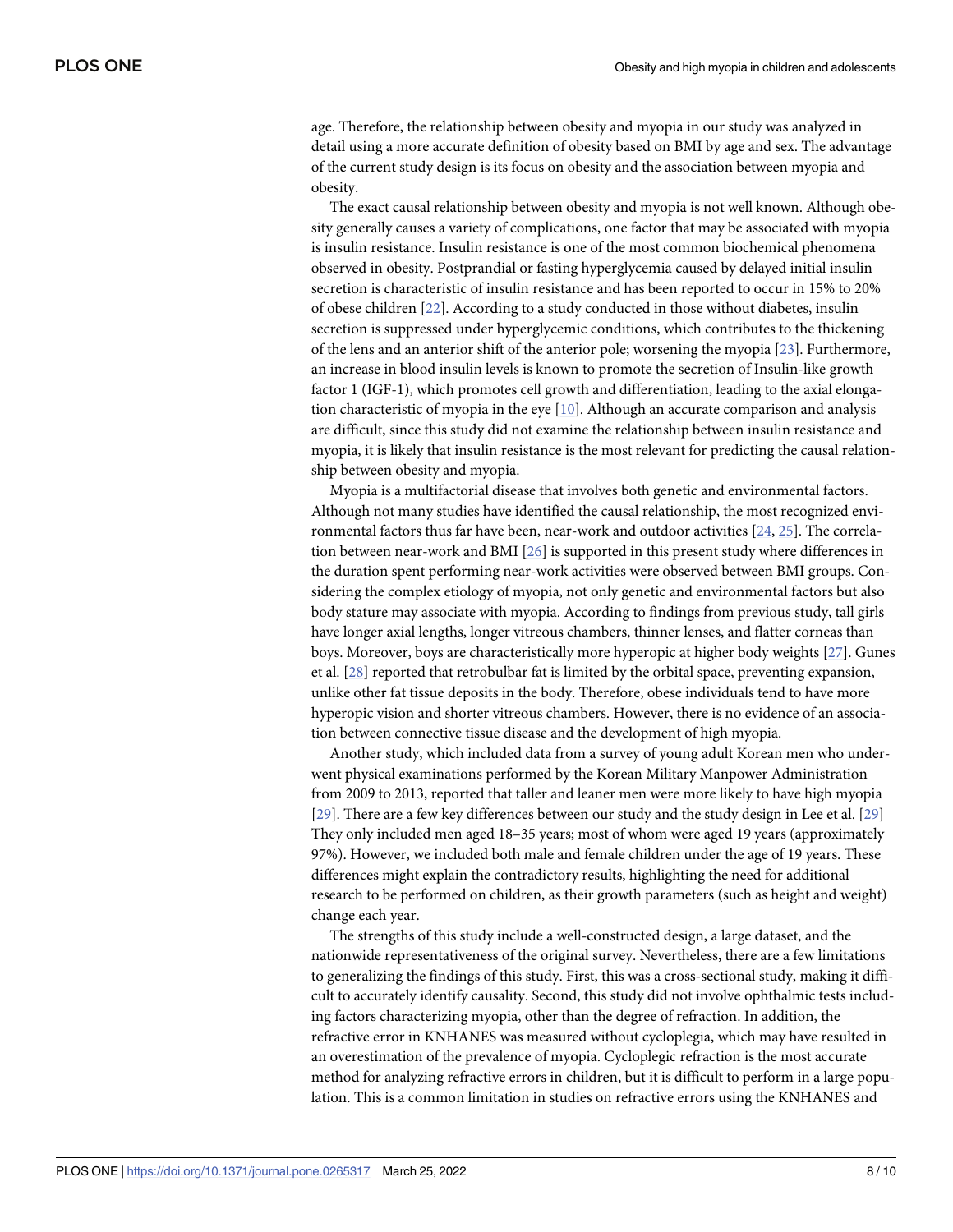<span id="page-8-0"></span>United Stated NHANES datasets. Despite this limitation, many studies have provided meaningful results; however, in future studies, analysis of the refractive error obtained using cycloplegic refraction must be considered. Third, although the risk of high myopia was found to be higher in overweight and obese girls, the confidence intervals observed in these groups were broad. This limitation may be owing to the small sample size; therefore, a future study with a larger sample size should be performed.

In conclusion, the findings of this study are significant in that it identified an association of childhood and adolescence obesity with high myopia because of the analysis of the national KNHANES data involving a large number of participants. Although additional research is needed, efforts to maintain a healthy weight among children and adolescents will be necessary to decrease the risk of high myopia.

#### **Author Contributions**

**Conceptualization:** Sami Lee, Haeng-Jin Lee, Kyoung Geun Lee, Jihan Kim.

**Data curation:** Sami Lee, Kyoung Geun Lee, Jihan Kim.

**Formal analysis:** Sami Lee, Kyoung Geun Lee.

**Investigation:** Sami Lee, Kyoung Geun Lee, Jihan Kim.

**Methodology:** Sami Lee, Haeng-Jin Lee, Kyoung Geun Lee, Jihan Kim.

**Supervision:** Haeng-Jin Lee.

**Writing – original draft:** Sami Lee, Jihan Kim.

**Writing – review & editing:** Sami Lee, Haeng-Jin Lee, Kyoung Geun Lee, Jihan Kim.

#### **References**

- **[1](#page-1-0).** Kumar S, Kelly AS. Review of Childhood Obesity: From Epidemiology, Etiology, and Comorbidities to Clinical Assessment and Treatment. Mayo Clinic proceedings. 2017; 92(2):251–265. [https://doi.org/10.](https://doi.org/10.1016/j.mayocp.2016.09.017) [1016/j.mayocp.2016.09.017](https://doi.org/10.1016/j.mayocp.2016.09.017) PMID: [28065514](http://www.ncbi.nlm.nih.gov/pubmed/28065514)
- **[2](#page-1-0).** WHO. Obesity and Overweight. Available from: [https://www.who.int/news-room/fact-sheets/detail/](https://www.who.int/news-room/fact-sheets/detail/obesity-and-overweight) [obesity-and-overweight](https://www.who.int/news-room/fact-sheets/detail/obesity-and-overweight) [Accessed: 8 November 2021]
- **[3](#page-1-0).** Korean Ministry of Health and Welfare, Korea Centers for Disease Control and Prevention. The Korea Youth Risk Behavior Survey 2006–2019. Available from: [https://www.nypi.re.kr/archive/board?](https://www.nypi.re.kr/archive/board?menuId=MENU00297&siteId=null) [menuId=MENU00297&siteId=null](https://www.nypi.re.kr/archive/board?menuId=MENU00297&siteId=null) [Accessed: 8 November 2021]
- **[4](#page-1-0).** Lin SC, Singh K, Chao DL, Lin SC. Refractive Error and the Risk of Age-Related Macular Degeneration in the South Korean Population. Asia Pac J Ophthalmol (Phila). 2016; 5(2):115–121. [https://doi.org/10.](https://doi.org/10.1097/APO.0000000000000169) [1097/APO.0000000000000169](https://doi.org/10.1097/APO.0000000000000169) PMID: [26914445](http://www.ncbi.nlm.nih.gov/pubmed/26914445)
- **[5](#page-1-0).** Wong TY, Ferreira A, Hughes R, Carter G, Mitchell P. Epidemiology and disease burden of pathologic myopia and myopic choroidal neovascularization: an evidence-based systematic review. Am J Ophthalmol. 2014; 157(1):9–25.e12. <https://doi.org/10.1016/j.ajo.2013.08.010> PMID: [24099276](http://www.ncbi.nlm.nih.gov/pubmed/24099276)
- **[6](#page-1-0).** Fredrick DR. Myopia. Bmj. 2002; 324(7347):1195119–9. <https://doi.org/10.1136/bmj.324.7347.1195> PMID: [12016188](http://www.ncbi.nlm.nih.gov/pubmed/12016188)
- **[7](#page-1-0).** Holden BA, Fricke TR, Wilson DA, Jong M, Naidoo KS, Sankaridurg P, et al. Global Prevalence of Myopia and High Myopia and Temporal Trends from 2000 through 2050. Ophthalmology. 2016; 123 (5):1036–1042. <https://doi.org/10.1016/j.ophtha.2016.01.006> PMID: [26875007](http://www.ncbi.nlm.nih.gov/pubmed/26875007)
- **[8](#page-1-0).** Jung SK, Lee JH, Kakizaki H, Jee D. Prevalence of myopia and its association with body stature and educational level in 19-year-old male conscripts in seoul, South Korea. Invest Ophthalmol Vis Sci. 2012; 53(9):5579–5583. <https://doi.org/10.1167/iovs.12-10106> PMID: [22836765](http://www.ncbi.nlm.nih.gov/pubmed/22836765)
- **[9](#page-1-0).** Yoon KC, Mun GH, Kim SD, Kim SH, Kim CY, Park KH, et al. Prevalence of eye diseases in South Korea: data from the Korea National Health and Nutrition Examination Survey 2008–2009. Korean J Ophthalmol. 2011; 25(6):421–433. <https://doi.org/10.3341/kjo.2011.25.6.421> PMID: [22131780](http://www.ncbi.nlm.nih.gov/pubmed/22131780)